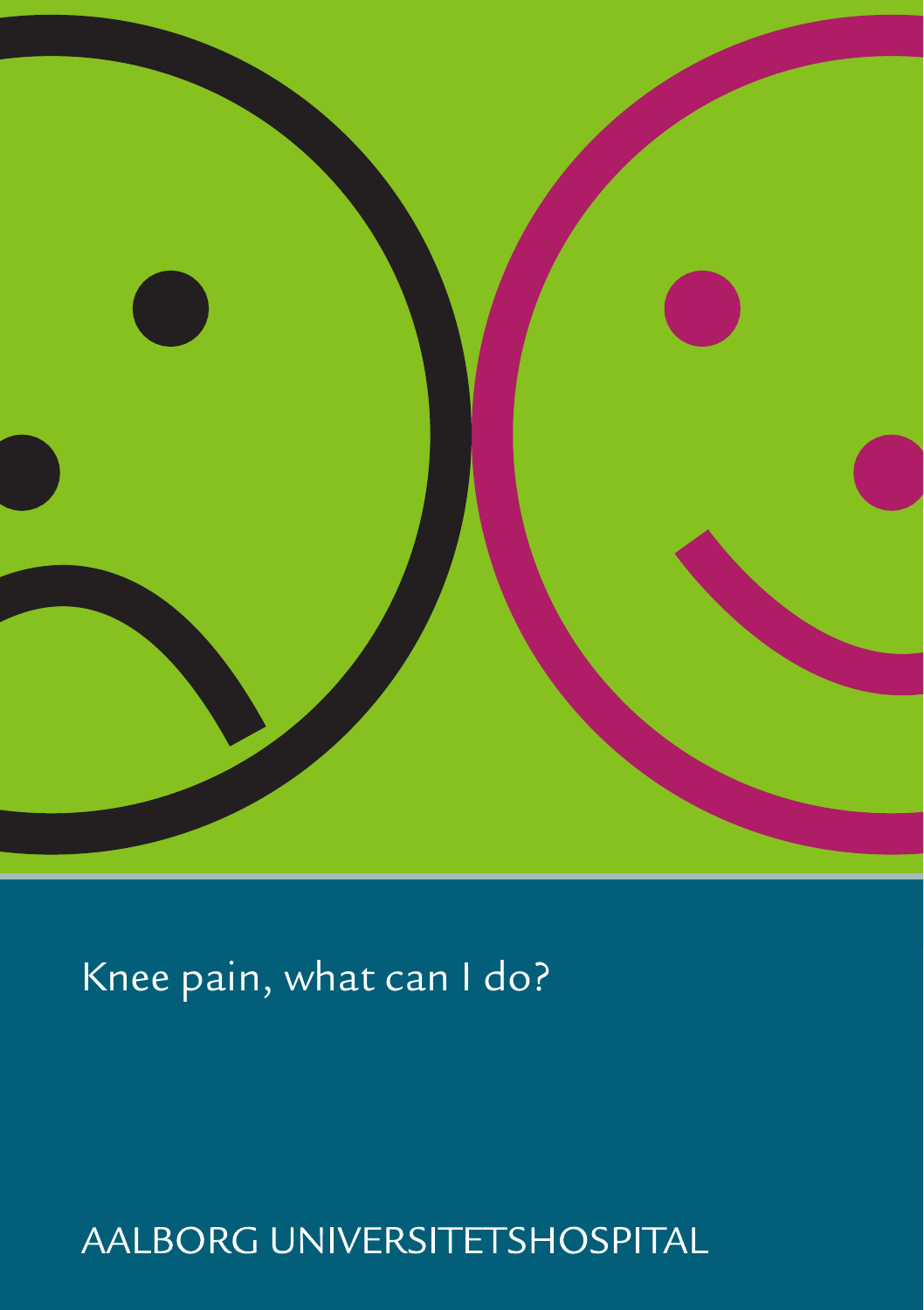#### **Introduction**

When you were at the meeting with the physiotherapist, you received an explanation regarding your knee pain as well as advice and guidance about what you can do about your pain. This pamphlet is a summary of that advice and guidance, so that you have a place you can refer to, if you forget the advice and guidance.

## **Why does your khee hurt?**

The causes of patellofemoral pain syndrome (PFP) are not yet completely established. Many researchers believe that one of the main causes of the pain is a dysfunction of the joint between the kneecap and the thighbone. This dysfunction makes the kneecap move towards the outside of the thigh, which can give an increase in friction and pressure in the joint, because the kneecap and thigh bone are not moving optimally with each other in this position. You could say that there has been a reduction in kneecap tracking.

Normally kneecap tracking is controlled by the cooperation between joint structure, ligaments, muscles and a person's ability to activate their muscles. The reason for knee pain can come from all of these structures, because they all have to cooperate in order to achieve proper knee function.



*The pictures show how the kneecap moves in the groove at the front of the lower part of the thighbone, which in the picture is called "femur". The kneecap is embedded in the tendon from the large thigh muscle.*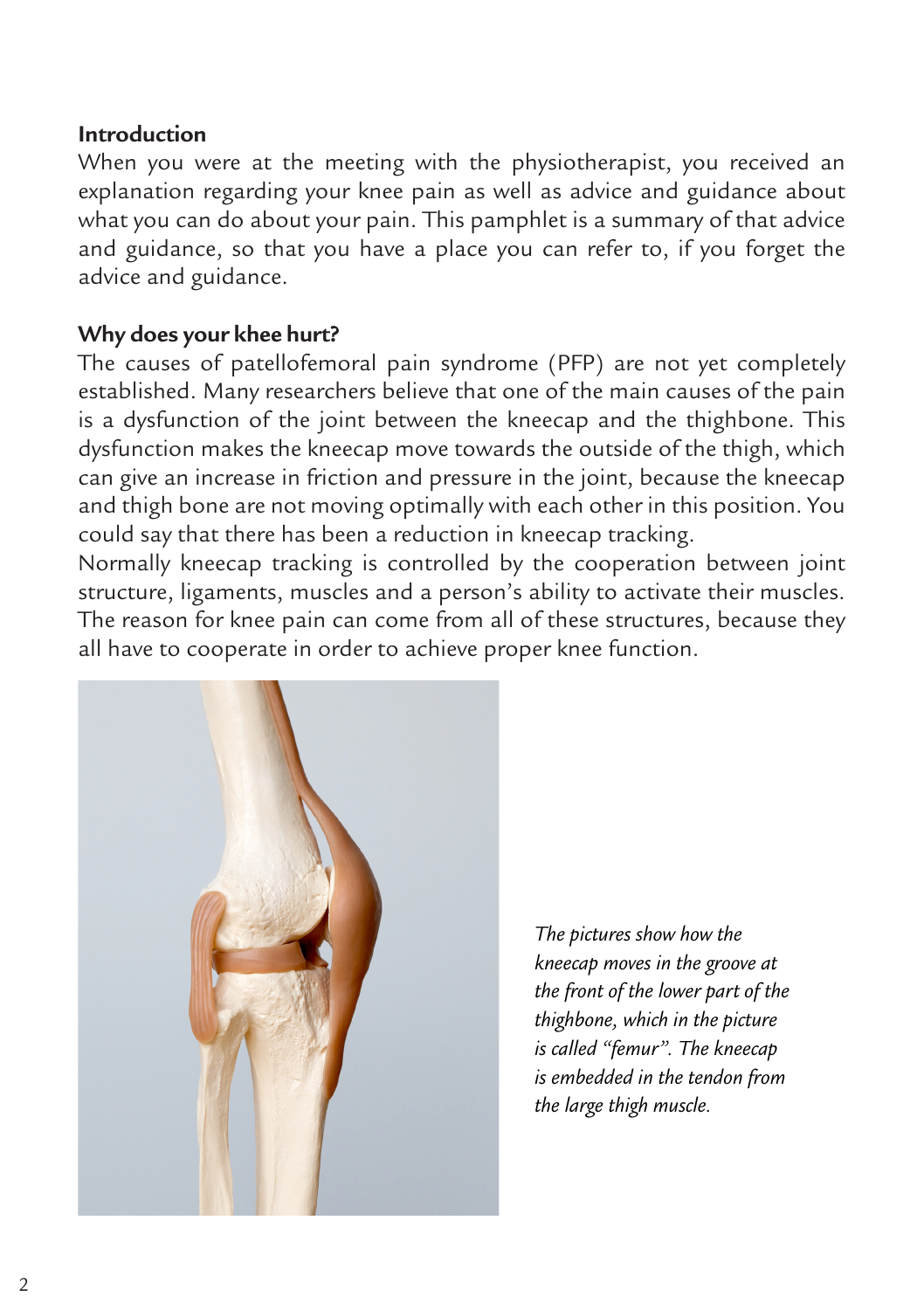## **Learn to move better**

The physiotherapist showed you, how you should move during walking and taking the stairs. As you were told, you need to be aware of the positioning of your knee. It is important that your hip, your kneecap and your 2nd and 3rd toe are kept in line with each other. The reason for this is that by doing so, you ensure that your knee joint functions in the best possible way, and the forces that affect your joint are as minimal as possible.

You can see pictures below of different situations from your day-to-day life. The first picture on the left shows the correct way to use your knee and the second picture on the right shows the incorrect way.

# **Standing**

It is important when you stand that you put an equal amount of weight on both legs, that your knees are slightly bent and that your hips are in line with your kneecaps and 2nd and 3rd toe so that you are not "hanging" at your hip.





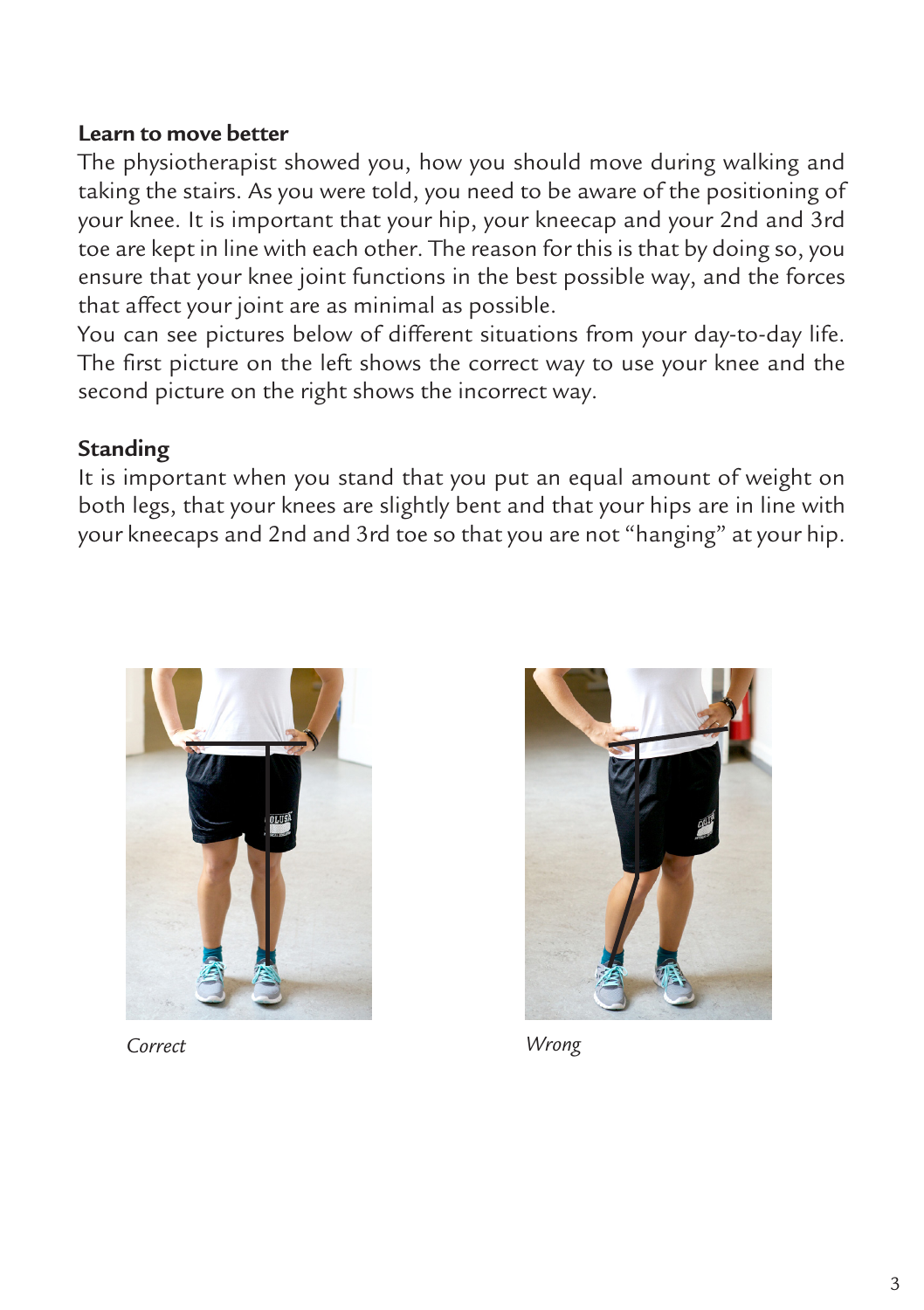#### **From sitting to standing**

When you stand up, you should have an equal amount of weight on both legs, and ensure that the front of your hips are in line with your kneecaps down to your 2nd and 3rd toe. Make sure that your knees do not meet in the middle so that they touch each other. Ensure that your toes are pointing straight ahead.





*Correct Wrong*

# **Stair Walking**

You should make sure that your toes on the weight bearing leg are pointing straight ahead when you are walking up and down the stairs. At the same time, make sure that the hip, which is supporting your standing weight, does not drop down to the side. Ensure that your knee is in line with your 2nd and 3rd toe so that it is not turning inwards.





*Correct Wrong*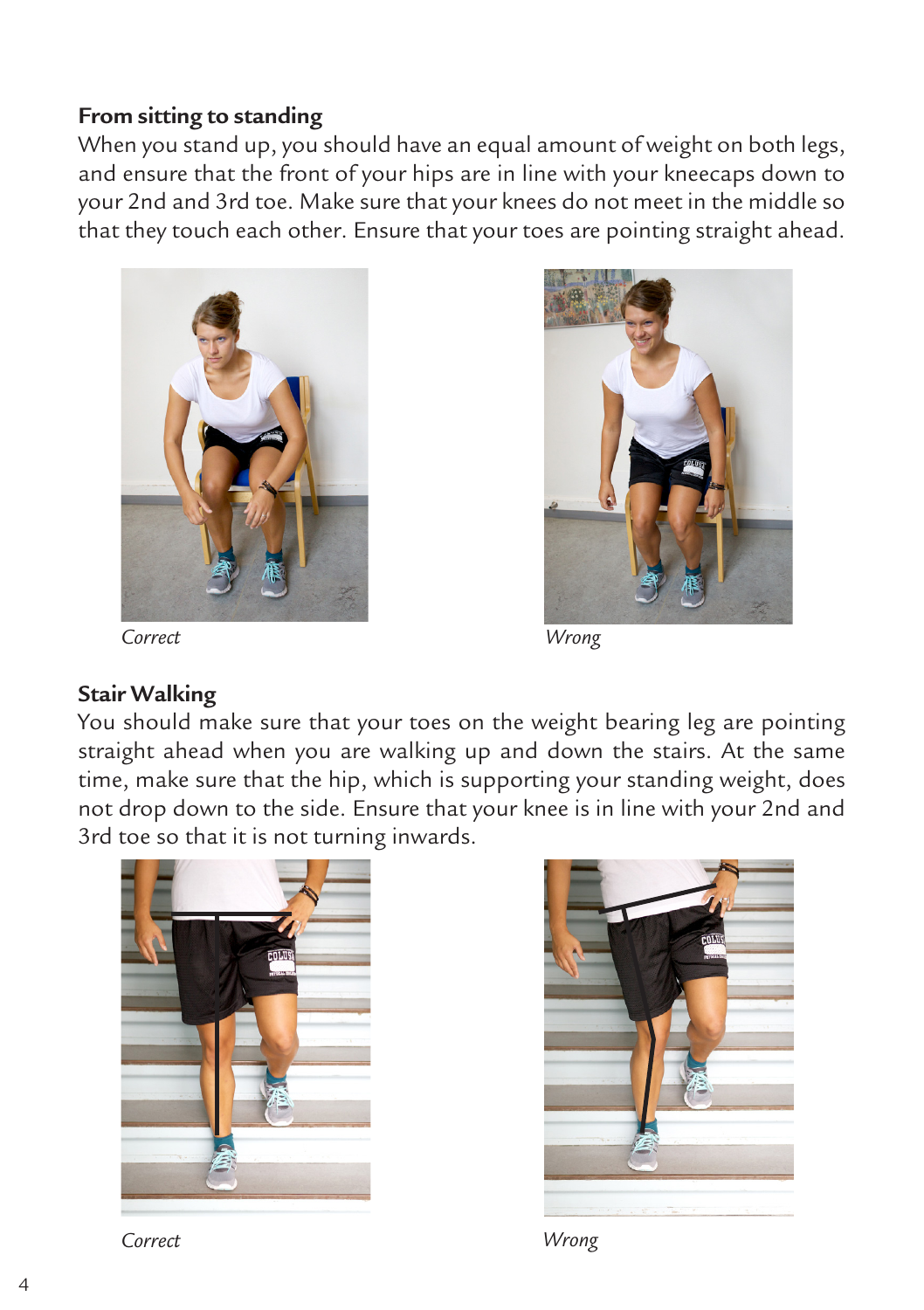# **Bicycling**

It is important when you are cycling that you use each leg equally. If it is painful for you to cycle, then you should reduce the load on the exercise bike, or change down a gear if you are cycling outside. Make sure that your knees do not meet each other in front of your body.



*Correct Wrong*



# **How should you deal with the pain and how should you reduce physical activity if necessary?**

When you experience pain in your knee, it is most likely during movement. Most people will therefore stop the activity, which is causing the pain. It is important that you listen to your body and take consideration for the pain, but do not stop altogether. If for example, it is painful when you run, then you could try to alternate between running and walking. Then you can try to see if it also hurts when you alternate between running and walking. Another example could be that you experience pain when you walk long distances. In this instance, you could try to reduce the distance you are walking, and instead cycle part of the way. It is always better to cycle than to take the bus. The point is that you may do all the activities that do not cause you pain above 5/10 during the activity, and that your pain does not become worse the next day. It is however okay to be sore in your muscles.

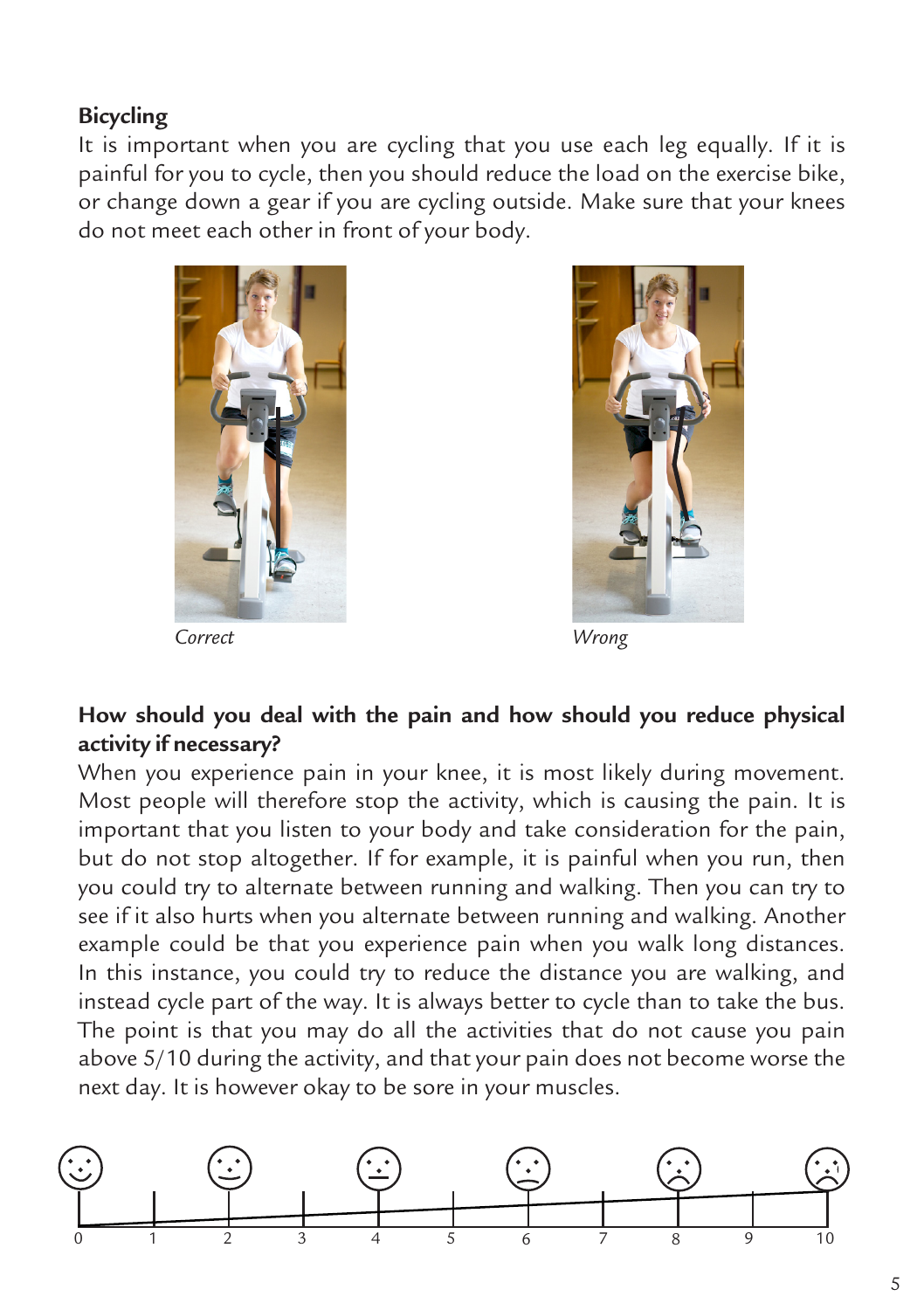# **Hvordan kan du roligt vende tilbage til sport**

If you have stopped doing sports and want to return to sports, it is important that you start up again slowly. If you normally practice sport for one hour at a time, then you can start by taking part in the warm up, or e.g. for the first 15 minutes. The next day, you can evaluate how you feel. If your pain is not any worse, then you can safely take part in practice next time for 30 minutes. After that, increase the amount by 15 minutes a week as long as you continue not to have pain the next day. When you can take part in the whole practice session for two weeks in a row, then you can begin to play matches again.



The figure below demonstrates how you must slowly increase the amount of time you are training in order to return to your sport. You can see how you become healthy and increasingly better, when you increase the workload gradually. Underneath, you can see what happens if you try to go too fast. In this instance, you increase your training too quickly over a short period of time, resulting in you having to stop with the activity because your body was not ready for such a large workload.

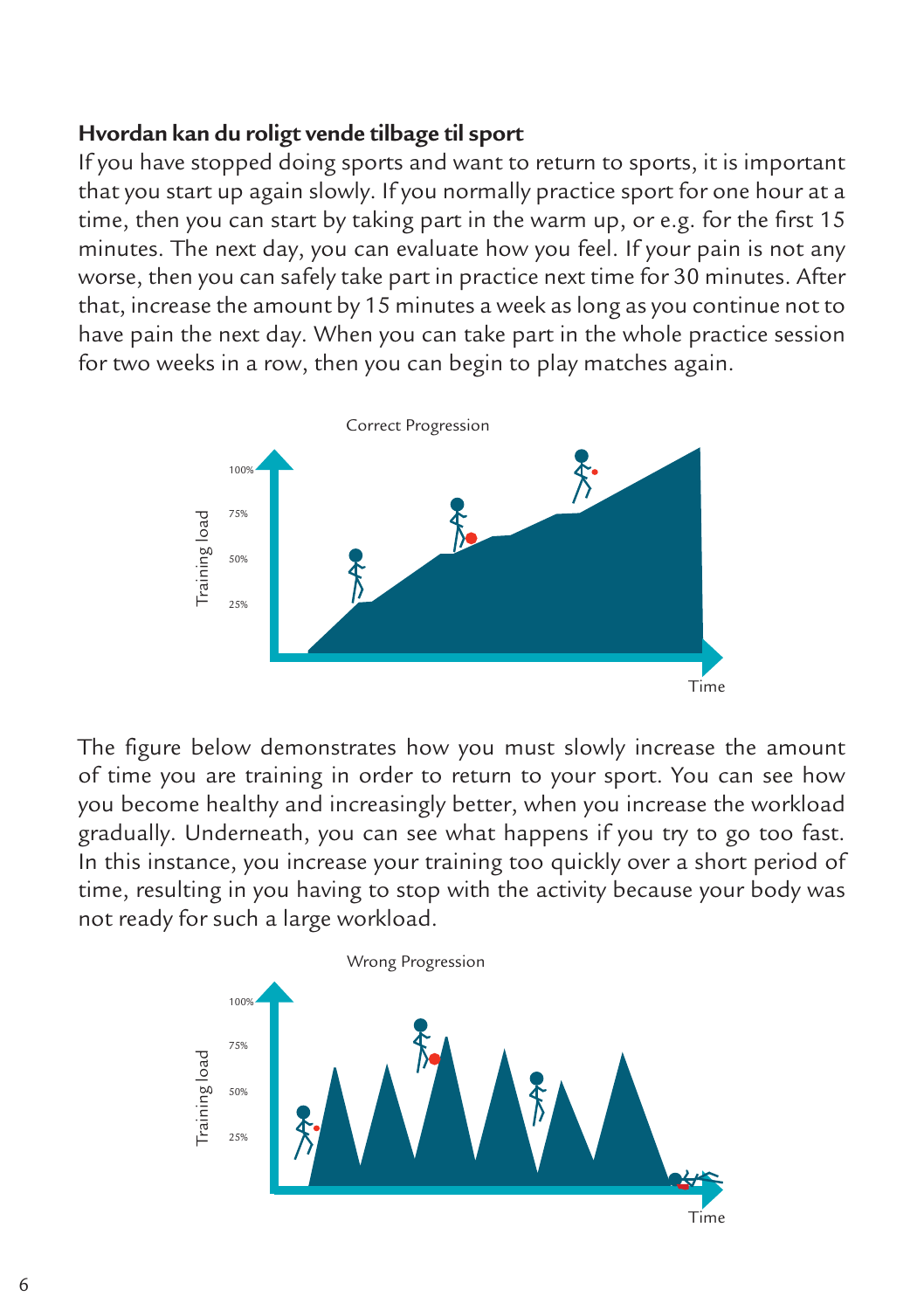At the end of the information session, you had the opportunity to ask<br>the physiotherapist some questions. You can write the answers to your questions below.